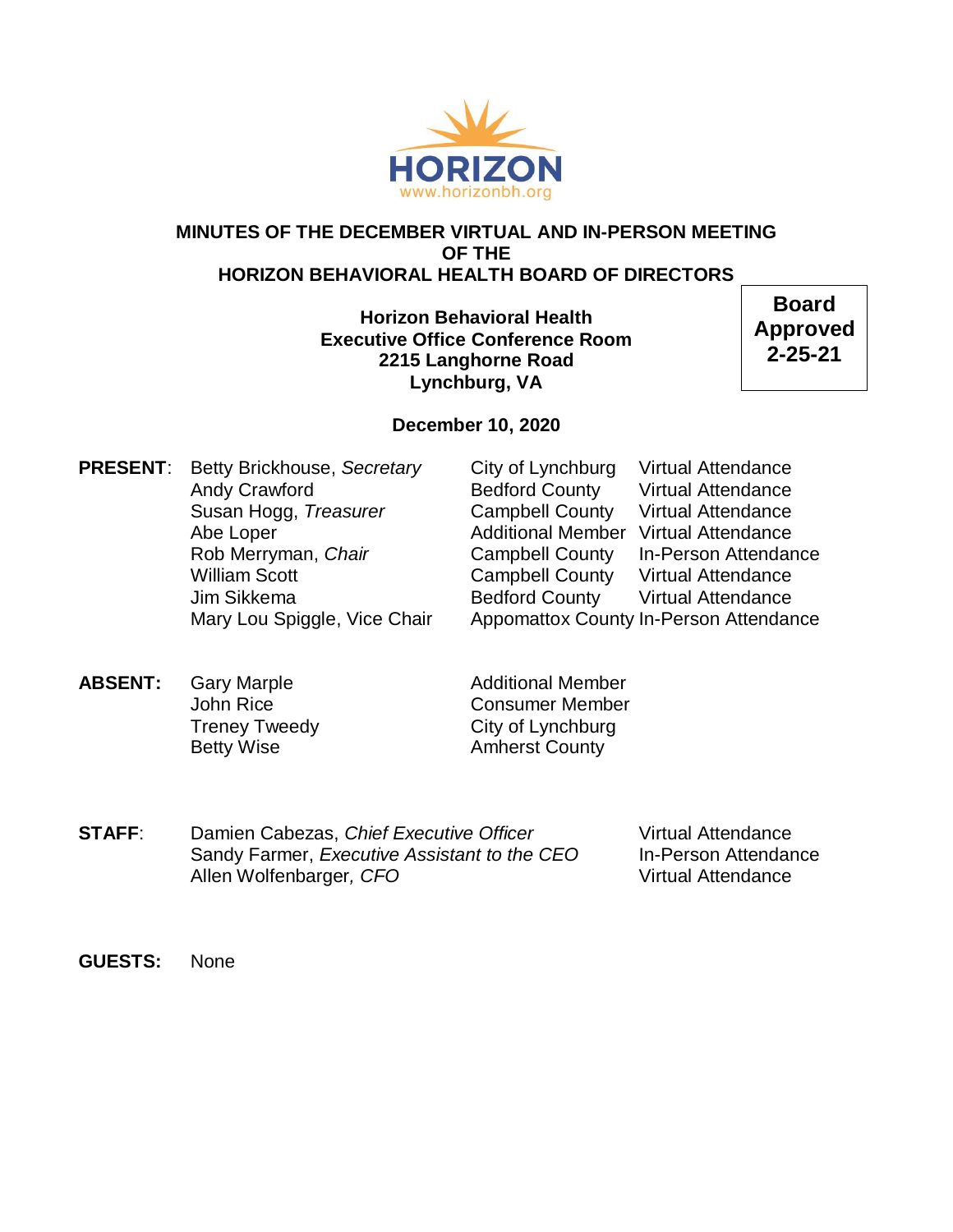**Minutes of the December 10, 2020 Virtual and In-Person Meeting of the Board of Directors of Horizon Behavioral Health**

## *A. INTRODUCTION*

#### 1. Call to Order/Welcome

Rob Merryman opened the meeting at 3:30 p.m. Mr. Merryman welcomed all in attendance.

Sandy Farmer conducted a roll call vote for attendance:

| <b>Betty Brickhouse - aye</b> | Rob Merryman - aye            |
|-------------------------------|-------------------------------|
| <b>Andy Crawford - aye</b>    | <b>William Scott - aye</b>    |
| Susan Hogg - aye              | Jim Sikkema - aye             |
| Abe Loper - aye               | <b>Mary Lou Spiggle - aye</b> |

2. Moment of Silence A moment of silence was observed.

3. Adoption of the Agenda

**MOTION:** *Jim Sikkema made a motion to approve the agenda as mailed. The motion was seconded by William Scott and carried by roll call vote as follows:*

| <b>Betty Brickhouse - aye</b> | Rob Merryman - aye            |
|-------------------------------|-------------------------------|
| <b>Andy Crawford - aye</b>    | <b>William Scott - aye</b>    |
| Susan Hogg - aye              | Jim Sikkema - aye             |
| Abe Loper - aye               | <b>Mary Lou Spiggle - aye</b> |

## *B. PUBLIC COMMENT*

There was none.

## *C. MINUTES*

Consideration of the Board Meeting Minutes of October 22, 2020.

**MOTION:** *Secretary Betty Brickhouse made a motion to approve the board minutes as mailed. The motion was carried by roll call vote as follows:*

| <b>Betty Brickhouse - aye</b> | Rob Merryman - aye            |
|-------------------------------|-------------------------------|
| <b>Andy Crawford - aye</b>    | <b>William Scott - aye</b>    |
| Susan Hogg - aye              | Jim Sikkema - aye             |
| Abe Loper - aye               | <b>Mary Lou Spiggle - aye</b> |

#### *D. COMMITTEE REPORT – Membership, Bylaws & Board Development Committee* On behalf of committee chair Mary Lou Spiggle, Sandy Farmer gave the following update:

1. Conduct the Annual Review of the Board Bylaws

**MOTION:** *Mary Lou Spiggle made a motion on behalf of the Membership, Bylaws & Board Development Committee to recommend approval of the revised Board Bylaws as submitted. The motion was carried by the following roll call vote:*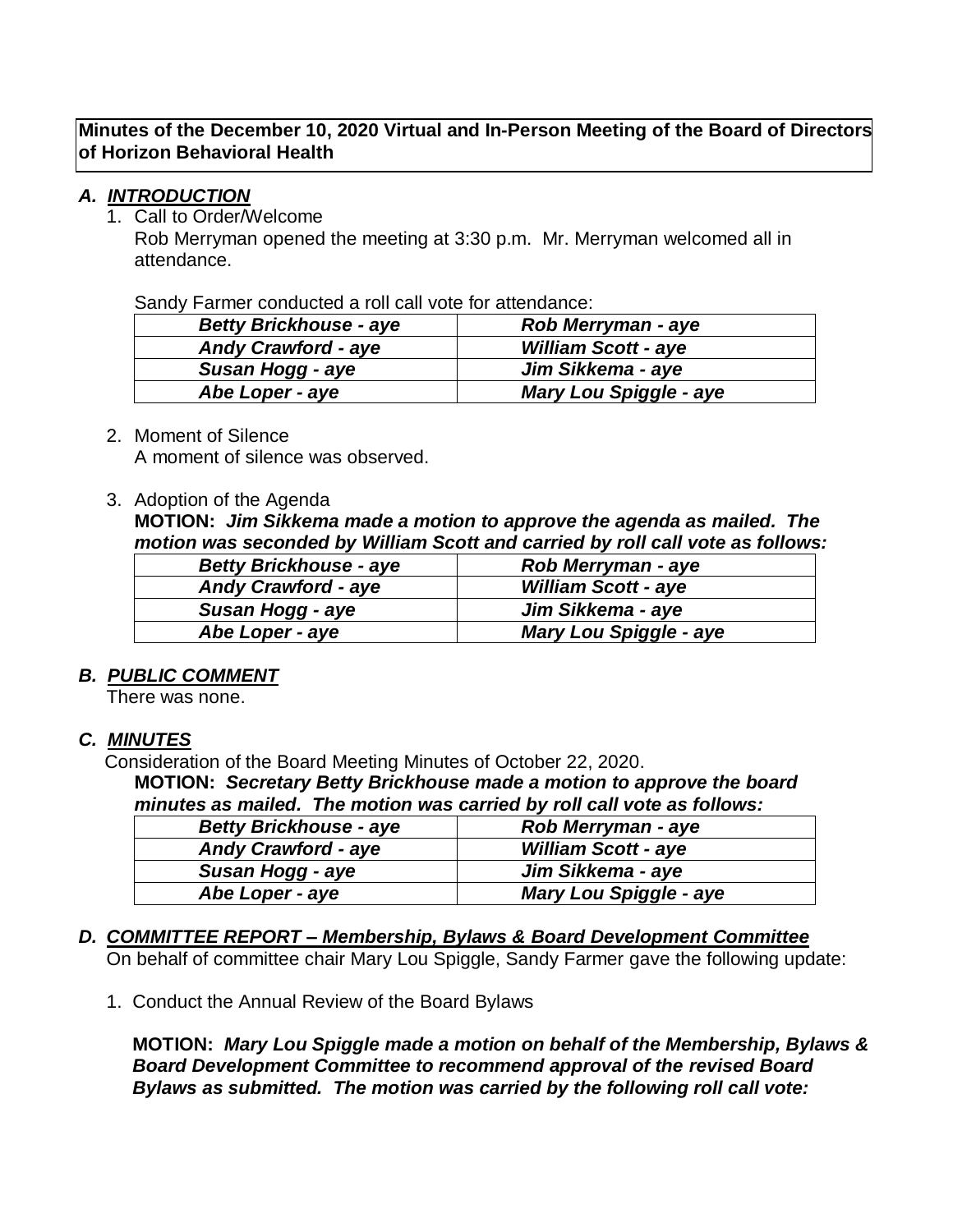**Minutes of the December 10, 2020 Virtual and In-Person Meeting of the Board of Directors of Horizon Behavioral Health**

| <b>Betty Brickhouse - aye</b> | <b>Rob Merryman - aye</b>     |
|-------------------------------|-------------------------------|
| <b>Andy Crawford - aye</b>    | <b>William Scott - aye</b>    |
| Susan Hogg - aye              | Jim Sikkema - aye             |
| Abe Loper - aye               | <b>Mary Lou Spiggle - aye</b> |

2. Nominate the Slate of Officers for the 2021 one-year term - the list of recommended officer candidates for the 2021 term was reviewed. Chris Faraldi was confirmed as an elected official representing the City of Lynchburg. Mr. Faraldi is replacing former board member Treney Tweedy.

**MOTION:** *Mary Lou Spiggle made a motion on behalf of the Membership, Bylaws & Board Development Committee to approve the submitted slate of officers for the 2021 one-year term:*

*Chair – Mary Lou Spiggle, agreed to serve Vice Chair – Rob Merryman, agreed to serve Treasurer – Gary Marple, agreed to serve Secretary – Betty Brickhouse, agreed to serve*

| <b>Betty Brickhouse - aye</b> | Rob Merryman - aye            |  |
|-------------------------------|-------------------------------|--|
| <b>Andy Crawford - aye</b>    | <b>William Scott - aye</b>    |  |
| Susan Hogg - aye              | Jim Sikkema - aye             |  |
| Abe Loper - aye               | <b>Mary Lou Spiggle - aye</b> |  |
|                               |                               |  |

## **The motion was carried by the following roll call vote:**

## *E. CHAIRMAN'S ITEM*

Board chair Rob Merryman thanked all board members for their support. Mr. Merryman noted that the final audit report statements will be mailed to each member in January and reminded members to add the emailed 2021 board meeting schedules to their calendars.

# *F. CEO REPORT*

Damien gave a brief Horizon organizational PowerPoint update on the following items:

- Program Update Telehealth remains strong as evidenced by Horizon providing 70% of services virtually and 30% in person. Clinical services have continued at a pace at or above pre-COVID volume.
- Ayaya VOIP Phone System Project
	- o Project started in June 2020
	- $\circ$  November 9 -11, 2020 installed 500 phones
	- $\circ$  November 19, 2020 successfully brought up the first location at the Horizon Wellness Center in Concord
	- o Overall project completion is at 80%
	- o Estimated project completion date is March 2021